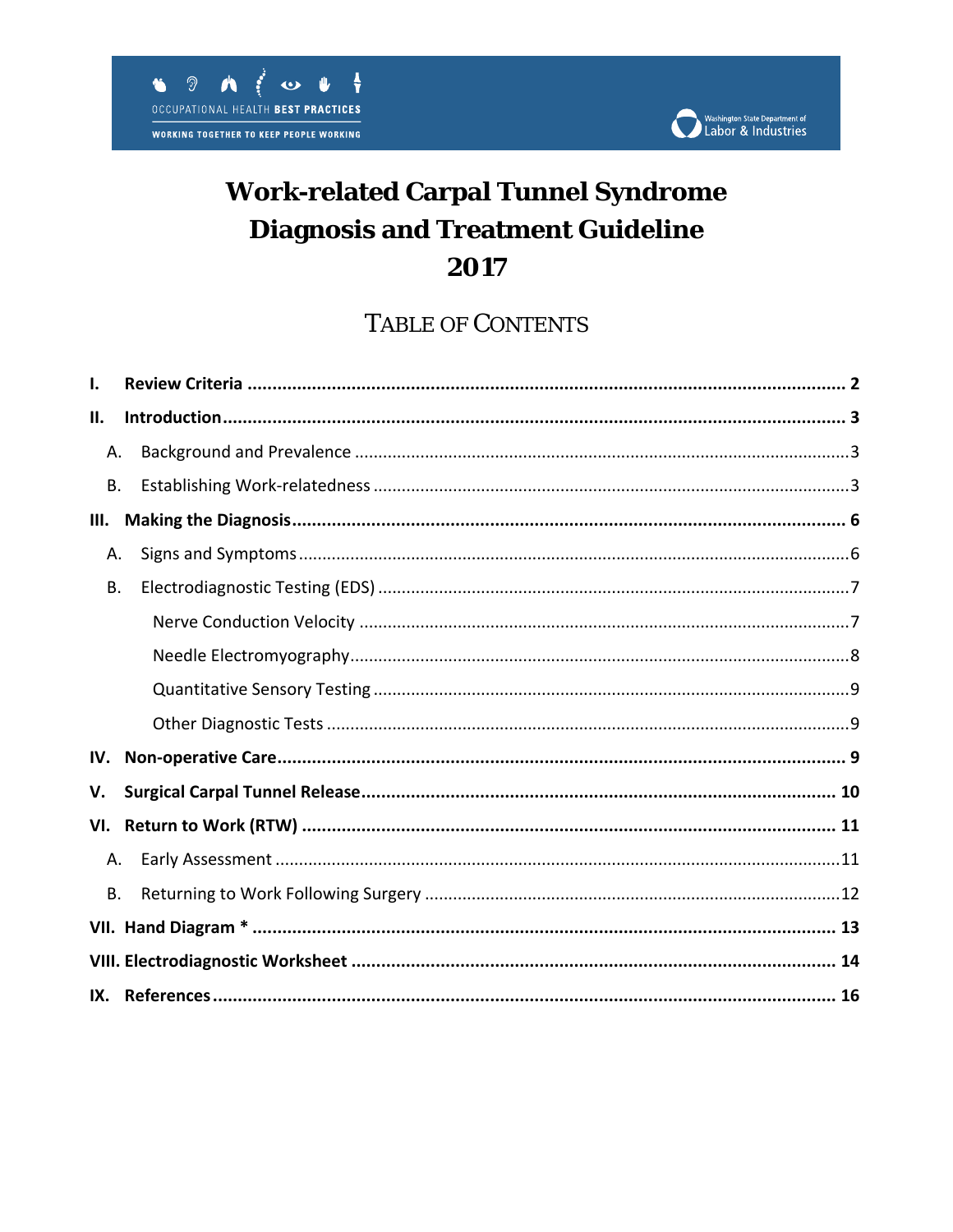## <span id="page-1-0"></span>**I. Review Criteria**

| <b>Review Criteria for the Diagnosis and Treatment of</b><br><b>Work-Related Carpal Tunnel Syndrome</b> |                                                                                                                                                                                                                                                                                            |                                                                                                                                                                |                                                                                                                                      |                                                                                                                                                                                                                                                                                                                                                                                                                                                                                                                                                                                                                                                                                                                                                                                                                                                                                                                                                                                                                                                                    |  |
|---------------------------------------------------------------------------------------------------------|--------------------------------------------------------------------------------------------------------------------------------------------------------------------------------------------------------------------------------------------------------------------------------------------|----------------------------------------------------------------------------------------------------------------------------------------------------------------|--------------------------------------------------------------------------------------------------------------------------------------|--------------------------------------------------------------------------------------------------------------------------------------------------------------------------------------------------------------------------------------------------------------------------------------------------------------------------------------------------------------------------------------------------------------------------------------------------------------------------------------------------------------------------------------------------------------------------------------------------------------------------------------------------------------------------------------------------------------------------------------------------------------------------------------------------------------------------------------------------------------------------------------------------------------------------------------------------------------------------------------------------------------------------------------------------------------------|--|
| <b>Surgical</b>                                                                                         | Non-operative<br><b>Clinical Findings</b>                                                                                                                                                                                                                                                  |                                                                                                                                                                |                                                                                                                                      |                                                                                                                                                                                                                                                                                                                                                                                                                                                                                                                                                                                                                                                                                                                                                                                                                                                                                                                                                                                                                                                                    |  |
| <b>Procedure</b>                                                                                        | Care                                                                                                                                                                                                                                                                                       | Subjective                                                                                                                                                     | Objective                                                                                                                            | <b>Diagnostic</b>                                                                                                                                                                                                                                                                                                                                                                                                                                                                                                                                                                                                                                                                                                                                                                                                                                                                                                                                                                                                                                                  |  |
| <b>Must have:</b>                                                                                       | <b>AND</b>                                                                                                                                                                                                                                                                                 |                                                                                                                                                                | <b>OR</b>                                                                                                                            | <b>AND</b>                                                                                                                                                                                                                                                                                                                                                                                                                                                                                                                                                                                                                                                                                                                                                                                                                                                                                                                                                                                                                                                         |  |
| Open or<br>endoscopic<br>Carpal Tunnel<br>Release                                                       | Splinting, especially<br>at night<br>Glucocorticoid<br>injections (no more<br>than $2)$<br>Job Modification<br>Note: In the absence<br>of conservative care<br>or with minimal<br>conservative care, a<br>request for surgery<br>can still be<br>considered, pending<br>clinical findings. | <b>Complaints of</b><br>numbness, tingling<br>or "burning" pain<br>of the hand or first<br>3 digits.<br><b>Note:</b> Nocturnal<br>symptoms may be<br>prominent | Decreased<br>sensation to<br>pin in palm<br>and first 3<br>digits<br>Weakness or<br>atrophy of the<br>thenar<br>eminence<br>muscles. | Abnormal EDS as demonstrated by any<br>abnormality in one of the following*:<br>Median motor distal latency $(8cm) > 4.5$<br>msec<br>Note: if median motor distal latency is<br>abnormal, then ulnar motor distal latency<br>at 8cm must be WNL $(\leq 3.9$ msec.)<br>Median sensory distal latency: either $\geq$ 2.3<br>msec (8 cm) recorded palm to wrist or $\ge$<br>3.6 (14cm) msec recorded index finger to<br>wrist. If either of these tests is used alone,<br>at least one other sensory nerve in the<br>ipsilateral hand should be normal.<br>Median - ulnar motor latency difference<br>(APB vs. ADM) at $8cm > 1.6$ msec<br>Median - ulnar sensory latency difference<br>to digits $(14cm)$ – index or long finger<br>compared to ulnar recorded at the small<br>finger, or median-ulnar difference<br>recorded at the ring finger $> 0.5$ msec.<br>Median - ulnar sensory latency difference<br>$across$ palm $(8cm) > 0.3$ msec<br>Median - radial sensory latency difference<br>to thumb $(10cm) > 0.6$ msec<br>Combined sensory index $> 0.9$ msec |  |
|                                                                                                         | Note: Nerve Conduction Velocity studies (NCVs) should be<br>scheduled immediately to corroborate the clinical diagnosis.<br>NCVs are required if time loss extends beyond two weeks or<br>if surgery is requested.                                                                         |                                                                                                                                                                |                                                                                                                                      | *NCVs must be done with control for skin<br>temperature with normal appropriate<br>control nerves as described in section B.<br>Values are true for temperature in range of<br>30°C - 34°C.                                                                                                                                                                                                                                                                                                                                                                                                                                                                                                                                                                                                                                                                                                                                                                                                                                                                        |  |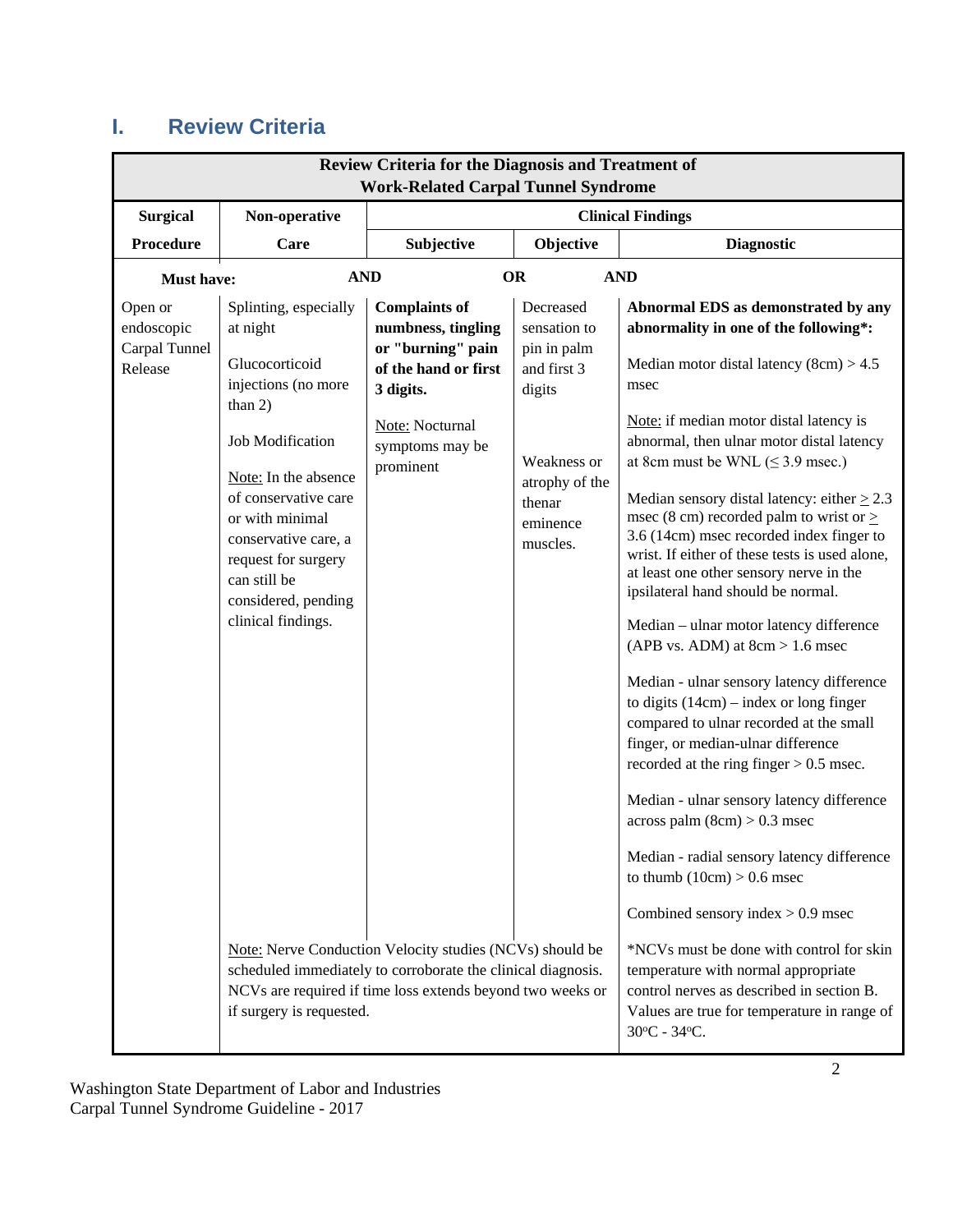### <span id="page-2-0"></span>**II. Introduction**

This guideline reflects a best practice standard for the diagnosis and treatment of carpal tunnel syndrome for injured workers treated in the Washington workers' compensation system under Title 51 Revised Code of Washington (RCW). Providers who are in the department's Medical Provider Network, are required to follow this guideline as it applies to the treatment they provide to injured workers [a](#page-2-3). This guideline was first developed in 2008, and updated in 2014 and 2016 using the best available medical and scientific evidence combined with expert consensus from practicing physicians. A list of references used in this guideline can be found at the end of the document.

A [Hand Diagram](#page-12-0) and [Electrodiagnostic Worksheet](#page-13-0) are appended to the end of this document. Providers are encouraged to use these tools as references in the diagnosis, evaluation, and treatment of work-related carpal tunnel syndrome.

### **A. Background and Prevalence**

<span id="page-2-1"></span>Median nerve compression at the wrist is the most common peripheral nerve entrapment disorder. It produces a constellation of specific symptoms and signs, described as carpal tunnel syndrome (CTS). The annual incidence in the general population has been reported to be approximately  $1/1000$  <sup>[1]</sup>. The incidence in Washington's workers' compensation population peaked at approximately 2.73/1000 in the mid-1990s [2].

**Both documentation of appropriate symptoms and signs and a statement attesting to probable work-relatedness must be present for Labor and Industries to accept a CTS claim. Nerve conduction velocity studies (NCVs) should be scheduled immediately to corroborate the clinical diagnosis. Completion of a nerve conduction study for a presumptive case of CTS is required if time loss extends beyond two weeks or if surgery is requested.** 

### **B. Establishing Work-relatedness**

<span id="page-2-2"></span>CTS may result from numerous conditions, including inflammatory or non-inflammatory arthropathies, recent or remote wrist trauma or fractures, diabetes mellitus, obesity, hypothyroidism, pregnancy, and genetic factors [3, 4]. Risk for CTS strongly increases with age and among peri-menopausal females for unclear reasons. In the unusual instance that CTS is acutely, traumatically induced, e.g. a patient has both CTS and concomitant trauma (fracture or dislocation), the patient may require prompt carpal tunnel release. Work-related activities may also cause or contribute to the development of CTS. To establish a diagnosis of work-related carpal tunnel syndrome, all of the following are required:

- 1. Exposure: Workplace activities that contribute to or cause CTS, and
- 2. Outcome: A diagnosis of CTS that meets the diagnostic criteria under Section IV, and

 $\overline{a}$ 

<sup>a</sup> <http://app.leg.wa.gov/RCW/default.aspx?cite=51.36.010>

<span id="page-2-3"></span>Washington State Department of Labor and Industries Carpal Tunnel Syndrome Guideline - 2017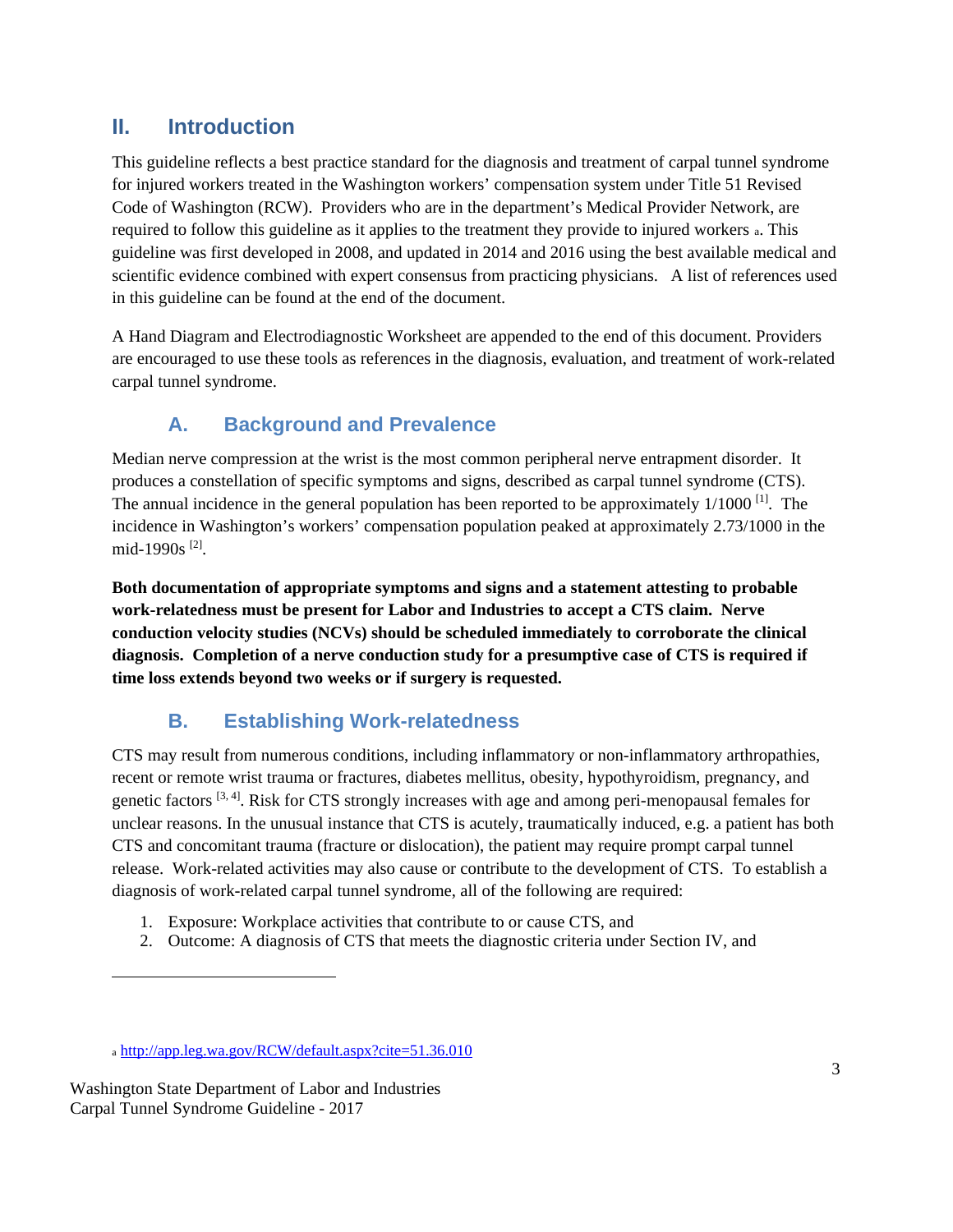3. Relationship: Generally accepted scientific evidence, which establishes on a more probable than not basis (greater than 50%) that the workplace activities (exposure) in an individual case contributed to the development or worsening of the condition (outcome).

Work-related CTS is most often associated with activities requiring extensive, forceful, repeated, or prolonged use of the hands and wrists, particularly if these potential risk factors are present in combination (e.g., force and repetition or force and posture). Usually, one or more of the following work conditions occurs on a regular basis to support work-relatedness:

- 1. Forceful use, particularly if repeated
- 2. Repetitive hand use combined with some element of force, especially for prolonged periods
- 3. Constant firm gripping of objects
- 4. Movement or use of the hand and wrist against resistance or with force
- 5. Exposure of the hand and wrist to strong regular vibrations
- 6. Regular or intermittent pressure on the wrist

The types of jobs most mentioned in the literature or reported in L&I's data as being associated with CTS are listed in Table 1. This is not an exhaustive list and is meant only as a guide in the consideration of work-relatedness.

| <b>Exposure</b>                                                                                      | <b>Examples of types of jobs</b>                                                                                            | <b>Probability of work-</b><br>relatedness          |
|------------------------------------------------------------------------------------------------------|-----------------------------------------------------------------------------------------------------------------------------|-----------------------------------------------------|
| Combinations of high force with high<br>repetition and awkward posture;<br>regular strong vibrations | Seafood, fruit, or meat processing or<br>canning, carpentry, roofing, dry-wall<br>installation, boat building, book binding | High<br>Relative risk $> 4$                         |
| Medium-high force, high repetition or<br>awkward posture alone, on a nearly<br>continuous basis      | Dental hygienists, wood products<br>production                                                                              | Medium<br>Relative risk 2-4                         |
| Prolonged, consistent, cumulative<br>computer keyboarding and/or<br>mousing $\geq$ 20 hours per week | Computer keyboard and mouse users                                                                                           | Low<br>Relative Risk likely $<$ 2<br>See text below |

#### **Table 1. Work Exposures and the Probability of Work-Relatedness**

#### **CTS and Work-related Computer Keyboard and Mouse Usage**

Computer keyboard usage and mouse usage have shown both significant and non-significant associations with CTS symptoms among medical and scientific literature. Often though, the populations of these studies have included a large proportion of workers in trades that involve higher force occupational risk factors, such as workers in manufacturing or construction, which are inappropriate comparators for computer related risk factors.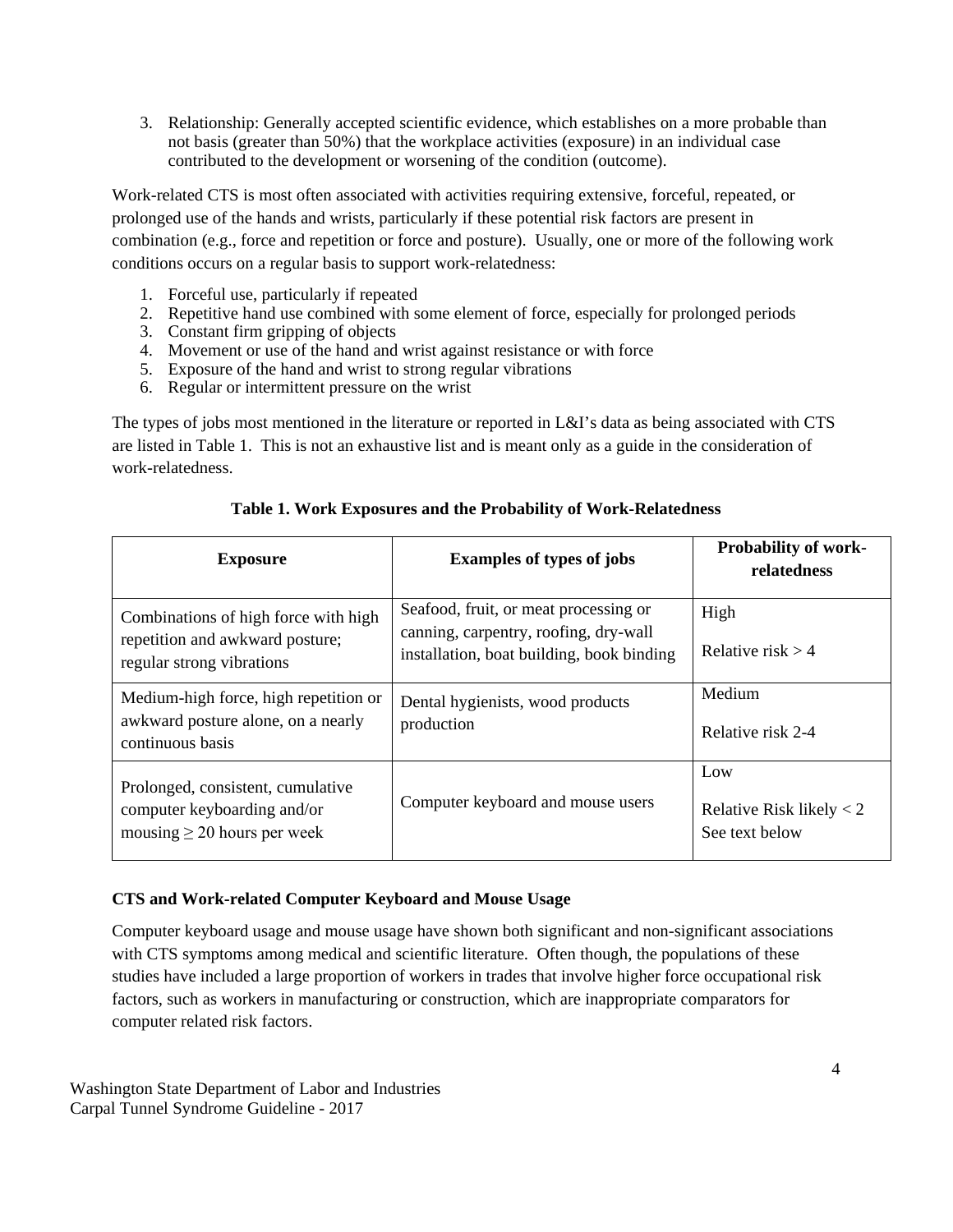Overall, significant methodological concerns exist across the CTS studies on computer related risk factors such as limited follow-up, self-diagnosed symptoms, lack of nerve conduction testing, improper comparator groups, as well as inconsistent use of CTS case definitions, exposure measures, and diagnostic methods. These concerns make it difficult to draw definitive conclusions about workrelatedness. While evidence exists of an association between CTS symptoms and a specific number of exposure hours to computer related risk factors, it is limited and conflicting evidence also exists. A crosssectional study among workers of a data entry and processing unit found a dose-response relationship between cumulative keyboard strokes and CTS symptoms<sup>[5]</sup>. A prospective cohort study found mouse usage at levels greater than 20 hours per week was significantly associated with CTS symptoms, although keyboard usage was non-significant in this study  $[6]$ .

There is insufficient evidence to definitively establish a cumulative exposure to keyboarding or mousing at which CTS will occur. However, given the available evidence of an association, workers whose principal job duties involve prolonged, consistent, and cumulative computer keyboard and/or mouse usage of at least 20 hours per week could be at increased risk of developing work-related CTS. The association of these exposures with CTS is considered lower (relative risk  $\lt 2$ ) compared to exposures with greater force, awkward postures, or combinations of repetition, force, and awkward postures (Table 1).

#### **Carpal Tunnel Syndrome Vignettes**

- 1) Part time concrete work using a jackhammer The worker is a 41-year-old female road construction worker, with a BMI of 31, who regularly works 15 or more hours per week in subfreezing temperatures using a jackhammer to break up concrete and asphalt. She has symptoms consistent with CTS. This would most likely meet L&I's CTS guideline criteria.
- 2) Accounts receivable lead worker for large corporation A female whose job entails data entry for 45 or more minutes each hour at an average speed of 76 words per minute. She has consistently performed these job activities for  $5\frac{1}{2}$  years (a cumulative estimate of greater than 260 million keystrokes), and has symptoms consistent with CTS. This would most likely meet L&I's CTS guideline criteria.
- 3) Full time employment as a general office worker A 27-year-old athletic male is a full time office worker whose duties include keyboarding, filing, and answering phones for two to four hours per day. He is able to take frequent breaks and rotates tasks at will. He has symptoms consistent with CTS. This would most likely not meet L&I's CTS guideline criteria.
- 4) Warehouse inventory worker
	- A 52-year-old male whose job involves conducting visual inspections of inventory followed by 20-30 minutes of keying the results on a computer. The worker's computer station is a nonneutral mobile desktop, that consistently requires prolonged hand/wrist positions of excessive flexion or extension. He has symptoms consistent with CTS. This would most likely meet L&I's CTS guideline criteria.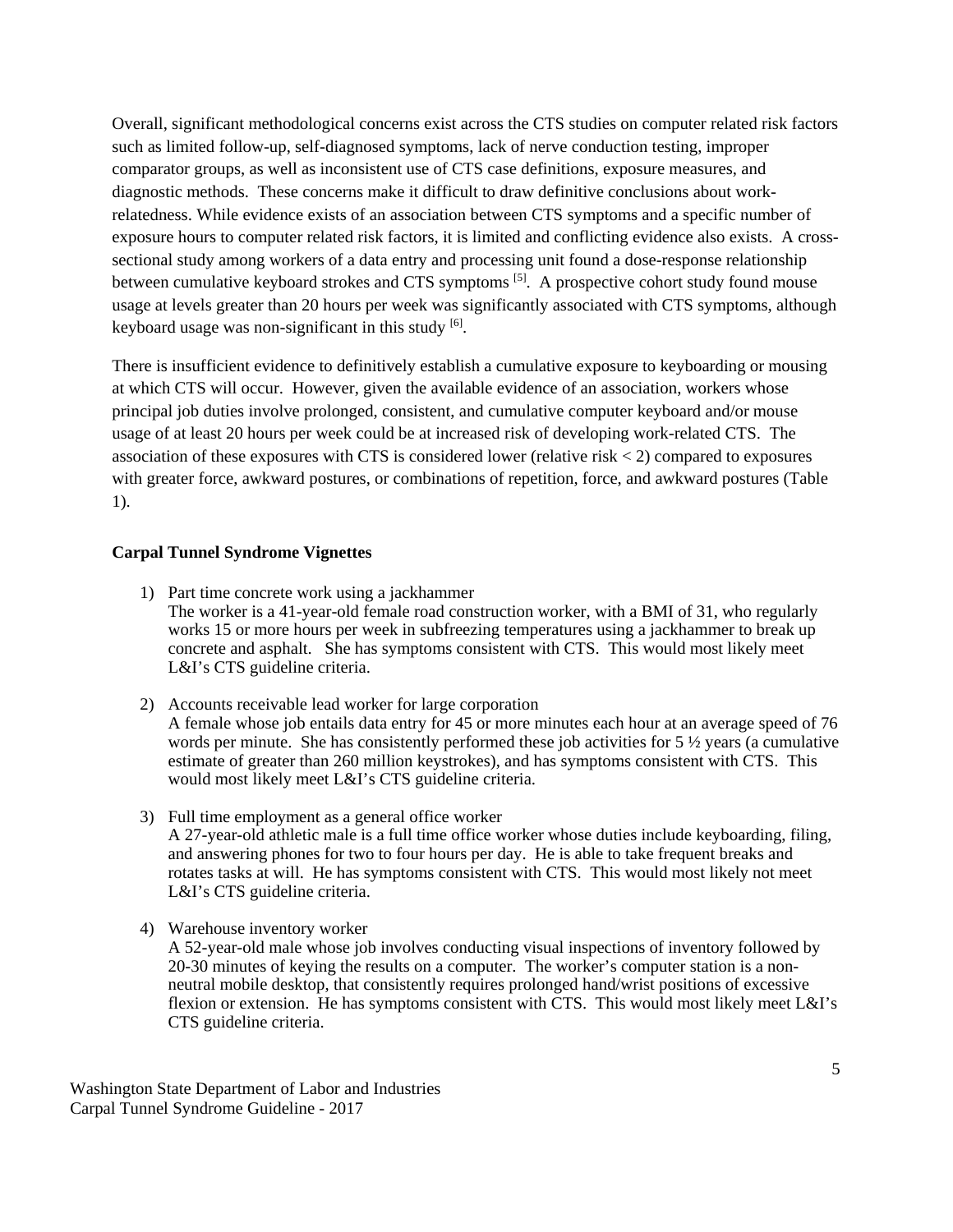### <span id="page-5-0"></span>**III. Making the Diagnosis**

### **A. Signs and Symptoms**

<span id="page-5-1"></span>A case definition for the presence or absence of CTS requires both appropriate symptoms and abnormal NCVs for the diagnosis <sup>[7]</sup>. Appropriate symptoms include numbness, tingling, or burning pain in the volar aspects of one or both hands, especially noted after work or at night. Nocturnal symptoms are prominent in 50-70% of patients. Patients frequently awaken at night or early morning and shake their hands to relieve these symptoms. The location of these symptoms may be reported as involving the entire hand or localized to the thumb and first two or three fingers. A [Hand Diagram](#page-12-0) has been validated for use in localizing sensory symptoms of CTS  $[8]$ .

If the nerve symptoms are prominent only in the fourth and fifth fingers, a different diagnosis (e.g. ulnar neuropathy or C-8 radiculopathy) should be considered. Although burning pain is often prominent in the hands and palm side of the wrists, an aching pain may radiate to the medial elbow region or more proximally to the shoulder. Proximal symptoms, especially tingling in the radial hand combined with lateral elbow pain should raise questions about a possible C-6 radiculopathy.

Findings on physical examination, signs, are frequently absent or non-specific. Hoffmann-Tinel's sign (paresthesias radiating in a median nerve distribution with tapping on the wrist or over the median nerve) and Phalen's sign (paresthesias radiating in a median nerve distribution within 60 seconds of sustained flexion of the wrist) are frequently described, but by themselves are not sensitive or specific for the diagnosis of CTS. Their presence may corroborate the presence of other clear neurologic symptoms. Likewise, non-specific symptoms, (e.g., pain without numbness, tingling or burning; "dropping things") by themselves are not diagnostic of CTS.

Signs that occur as CTS becomes more severe include decreased sensation to pin or light touch in the first three digits or weakness or atrophy of the muscles of the thenar eminence (especially the abductor pollicis brevis). Unlike Tinel's or Phalen's, the presence of thenar atrophy or weakness may suggest more acute or advanced nerve injury and perhaps the need for more aggressive treatment.

Every effort should be made to objectively verify the diagnosis of CTS before considering surgery. Although some evidence is conflicted, it has been suggested that patients who have undergone carpal tunnel surgery with normal or near normal pre-surgical nerve conduction test results have poorer outcomes than those with electrodiagnostic evidence of median nerve entrapment across the carpal tunnel <sup>[9]</sup>. In rare cases, a steroid injection can be performed into the carpal canal as a therapeutic and diagnostic challenge test. Patients noting a dramatic improvement in symptoms for weeks or months following the injection, but then having recurrence of symptoms, may be considered candidates for surgical carpal tunnel release (CTR). Patients with a negative response may be referred to an appropriate specialist (e.g., neurologist, orthopedist or physiatrist) for further diagnostic evaluation if warranted, or be followed for a 12-month period to monitor for neurologic findings that may develop.

If CTS is not documented by clinical criteria and NCV testing, other clinical problems potentially related to work exposures (e.g. tendonitis) should be investigated and treated appropriately. It would also be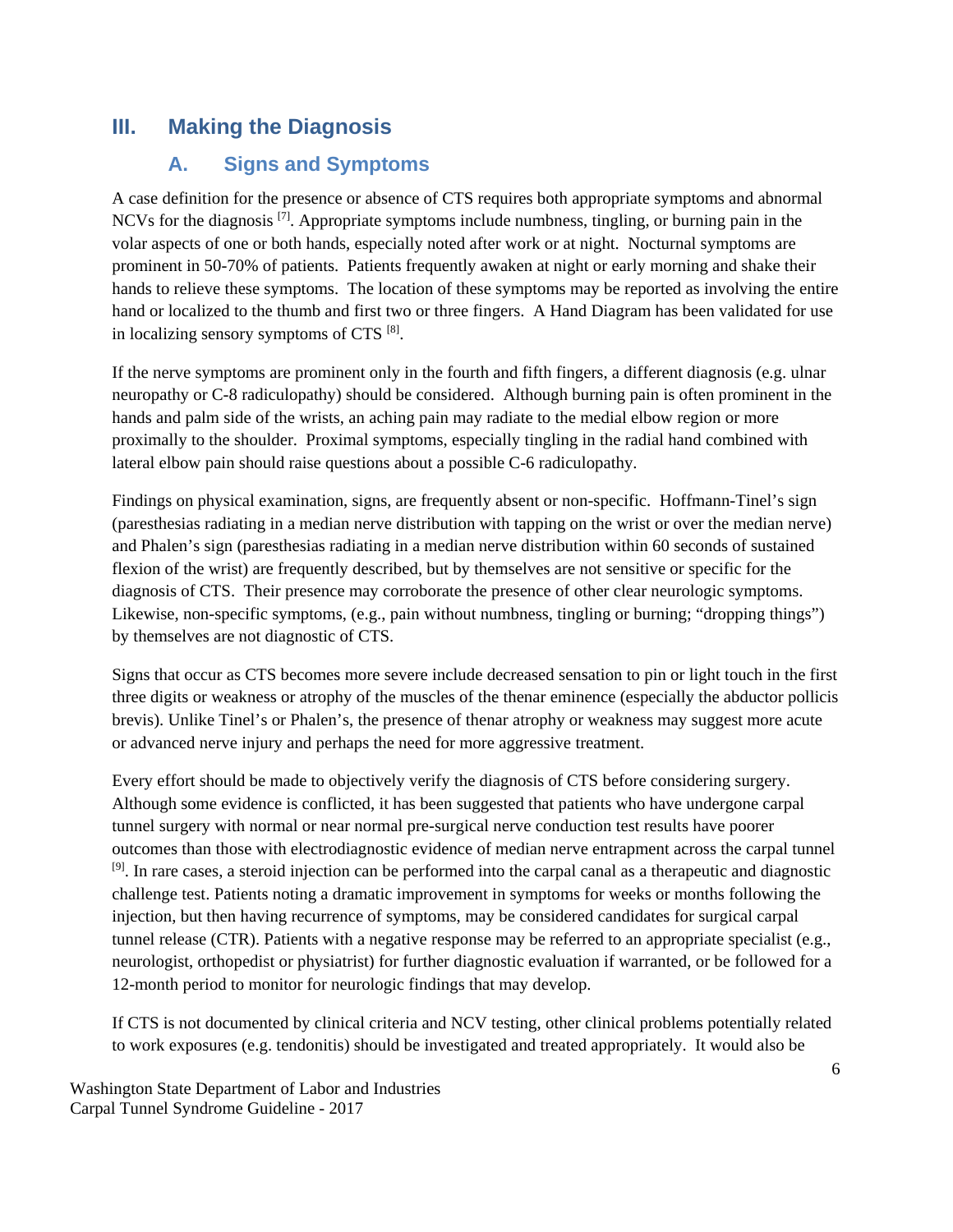important to rule out other neurologic causes of tingling in the hands. Referral to an appropriate specialist (neurologist, physiatrist) would be prudent in such cases.

CTS is a common physiologic condition in pregnancy. This is theorized to be due to increased plasma volume and fluid retention that raise the pressure within the carpal tunnel. The symptoms of CTS often improve after childbirth. If they do not, other etiologies should be pursued.

### **B. Electrodiagnostic Testing (EDS)**

#### <span id="page-6-0"></span>**Nerve Conduction Velocity**

<span id="page-6-1"></span>An easy-to-use worksheet for interpreting electrodiagnostic tests is available at the end of this guideline. The worksheet should be used only when the main purpose of the study is to evaluate a patient for CTS. It is critical to conduct NCV testing in the following situation:

- 1. The diagnosis of CTS is being considered, or
- 2. Patient is on time-loss for more than two weeks, or
- 3. Carpal tunnel decompression surgery is requested

Conceptually, validation of the clinical diagnosis of CTS depends on the finding of slowing of sensory and/or motor fibers of the median nerve across the carpal tunnel. The nerve conduction study methods used to test for slowing should not be affected by temperature (either the temperature should be maintained over  $32^{\circ}$  C, or tests should be used that are not influenced by temperature). They should have a high specificity, good sensitivity, and high degree of reliability. Such tests should also minimize the possibility of age or polyneuropathy creating a misleading or false-positive result. This can often be accomplished by comparing the median nerve to another nerve across the same distance across the wrist.

NCVs are highly sensitive and specific for CTS. If the patient has a positive clinical picture of CTS but the NCV results are negative, the physician should investigate other competing clinical diagnoses such as pronator syndrome, cervical radiculopathy or tendonitis. Less than 10% of patients with clinical CTS have normal NCV results <sup>[10]</sup>. In these cases, the treating physician should be sure the most sensitive and specific NCVs are done. If not, a request for these tests should be made. In some cases of suspected CTS, the NCVs can be repeated. However, unless there is a significant intervening event or a substantial change in the clinical assessment, there should be a delay of at least one year before repeating the NCV test, as it is unlikely that a difference will be seen at a shorter time interval**.**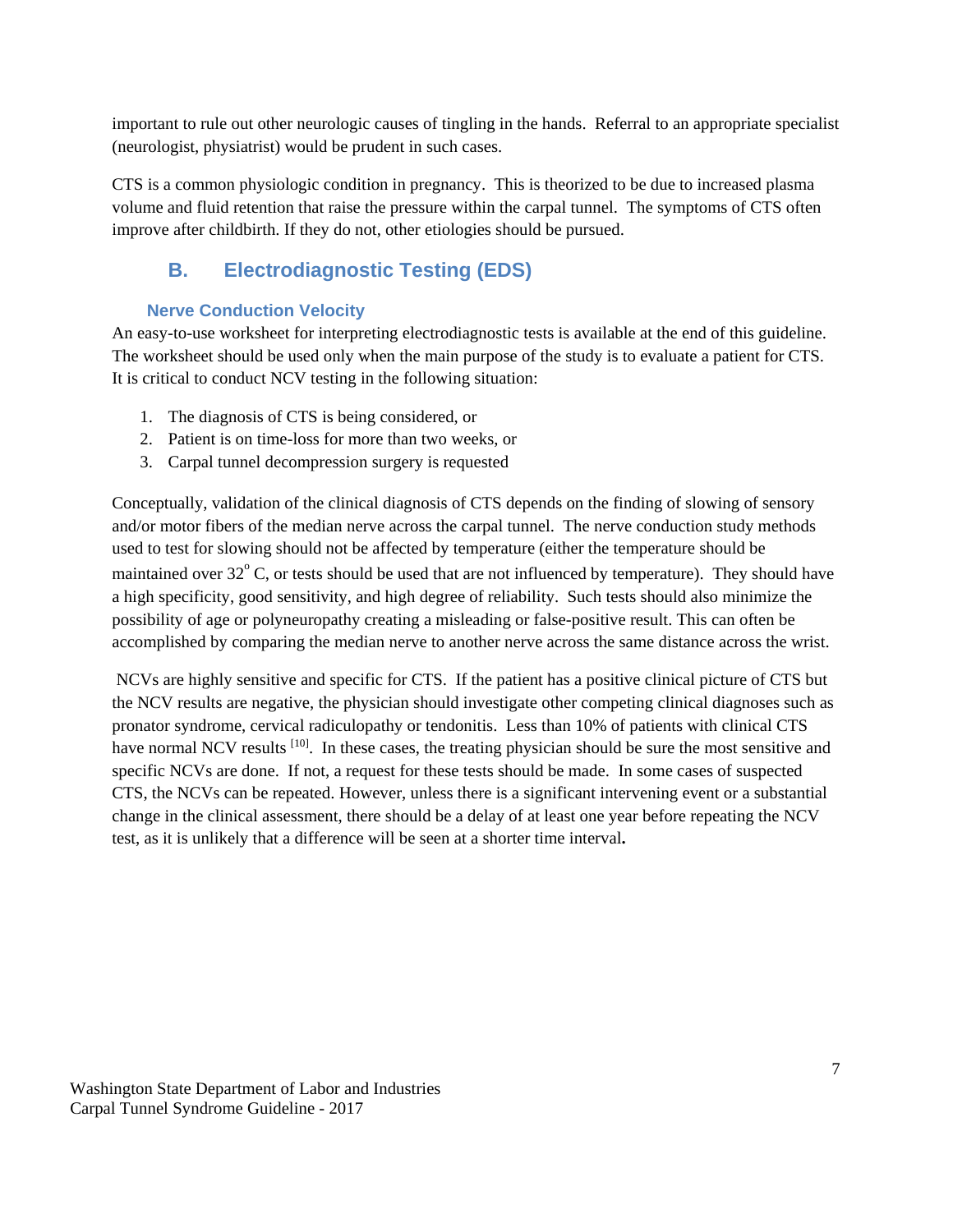#### **Table 2: NCV techniques, with their upper limit of normal cut-points, used to corroborate a diagnosis of CTS include the following:**

| <b>Technique</b>                                                                                                                      | <b>Reference Value</b><br>(upper limit of normal) |  |  |
|---------------------------------------------------------------------------------------------------------------------------------------|---------------------------------------------------|--|--|
| Median motor distal latency (8cm)                                                                                                     |                                                   |  |  |
| Note: If median motor distal latency is abnormal, then ulnar motor distal                                                             | $\leq$ 4.5 msec <sup>[11]</sup>                   |  |  |
| latency at 8 cm must be within normal limits (WNL) ( $\leq$ 3.9 msec).                                                                |                                                   |  |  |
|                                                                                                                                       |                                                   |  |  |
| Median sensory distal latency                                                                                                         |                                                   |  |  |
| 8 cm recorded (palm to wrist) OR                                                                                                      | $< 2.3$ msec <sup>[12]</sup>                      |  |  |
| 14 cm recorded (index, long, or ring finger to wrist)                                                                                 | $<$ 3.6 msec                                      |  |  |
| If either of these tests is used alone, at least one other sensory nerve in the                                                       |                                                   |  |  |
| ipsilateral hand should be normal.                                                                                                    |                                                   |  |  |
| Median – ulnar motor latency difference (APB vs. ADM) at 8cm                                                                          | $< 1.6$ msec <sup>[13]</sup>                      |  |  |
|                                                                                                                                       |                                                   |  |  |
| Median – ulnar sensory latency difference to digits $(14 \text{ cm})$ - index or long                                                 |                                                   |  |  |
| finger compared to ulnar recorded at the small finger, or - median-ulnar                                                              | $< 0.5$ msec                                      |  |  |
| difference recorded at the ring finger                                                                                                |                                                   |  |  |
| Median-ulnar sensory latency difference across the palm (8cm)                                                                         | $< 0.3$ msec                                      |  |  |
|                                                                                                                                       |                                                   |  |  |
| Median-radial sensory latency difference to the thumb (10 cm)                                                                         | $< 0.6$ msec <sup>[14]</sup>                      |  |  |
|                                                                                                                                       |                                                   |  |  |
| Combined Sensory Index                                                                                                                |                                                   |  |  |
| * The CSI is calculated by adding the 3 latency differences above:                                                                    |                                                   |  |  |
| $CSI = (median \text{ latency at } 14 \text{cm} - \text{ulnar latency at } 14 \text{cm}) + (median \text{ latency at } 14 \text{cm})$ | $< 0.9$ msec                                      |  |  |
| 8cm across palm – ulnar latency at 8cm across palm) + (median latency to                                                              |                                                   |  |  |
| thumb at $10cm -$ radial latency to thumb at $10cm$ <sup>[15, 16]</sup>                                                               |                                                   |  |  |

These upper limit cut points are derived from published literature. The limits for sensory latencies are chosen for high specificity (i.e. few false positives).

In all cases, and particularly in cases with borderline NCV results, control for skin temperature should be documented. In general, the above referenced values will hold for skin temperature in the range of 30-34<sup>o</sup> Centigrade. Lower temperatures will be associated with falsely slowed NCV results.

See L&I's [policy on electrodiagnostic testing,](http://www.lni.wa.gov/ClaimsIns/Providers/TreatingPatients/ByCondition/ElecTest/default.asp) which follows that of the American Association of Neuromuscular and Electrodiagnostic Medicine. The department does not cover portable NCVs.

#### **Needle Electromyography**

<span id="page-7-0"></span>Needle electromyography sometimes has a role in the electrodiagnostic evaluation of CTS. If the clinical presentation is classic for CTS symptoms and no other signs and/or symptoms, and the nerve conduction study is entirely normal, no needle EMG or only limited EMG studies are acceptable. However, there are circumstances in which it would be reasonable to do needle EMG during an evaluation of CTS:

Nerve conduction studies are abnormal in a manner indicating CTS, and the patient demonstrates wasting or clinical weakness of the thenar muscles, or the median motor nerve conduction study is significantly abnormal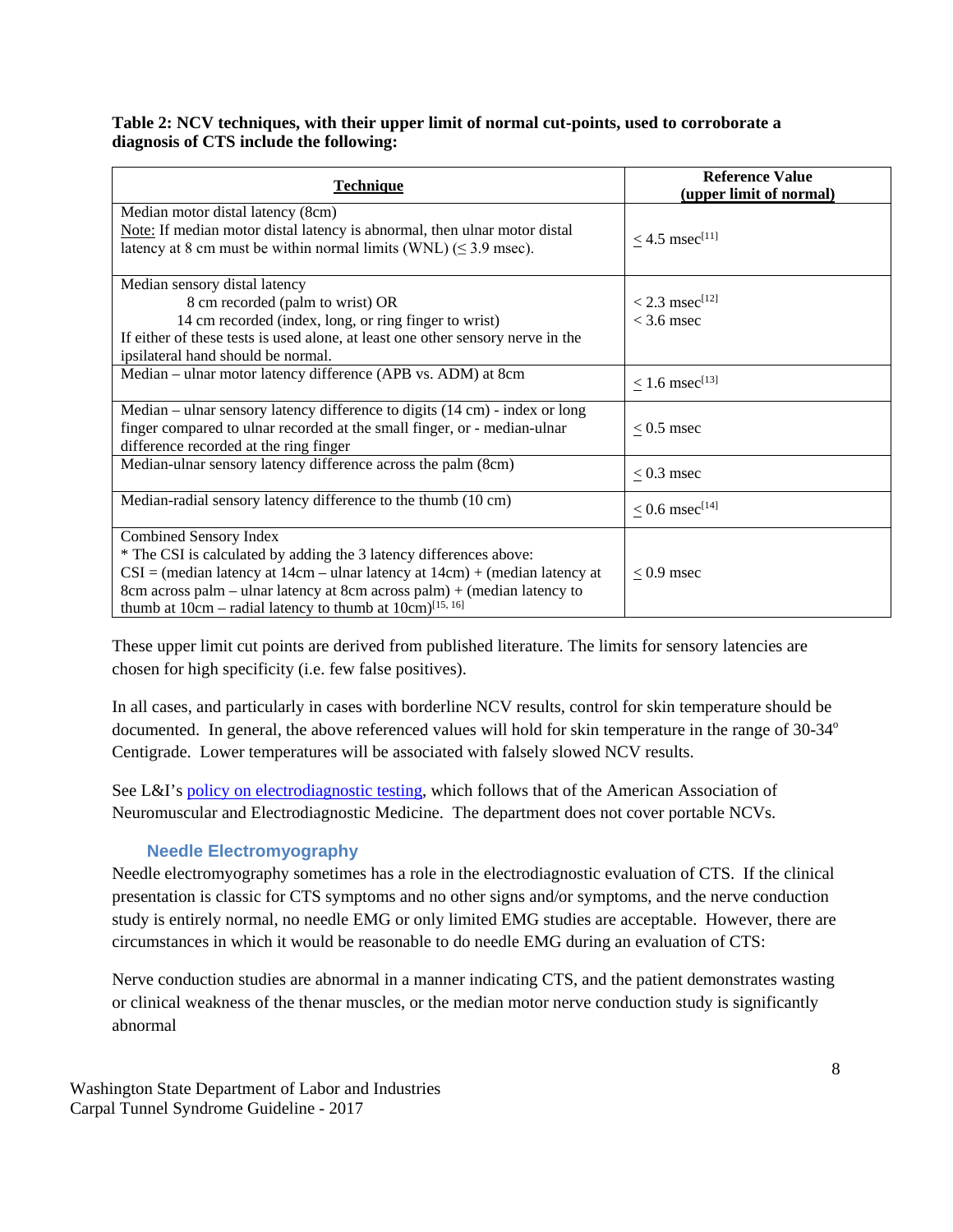- a. The electromyographer suspects another possible diagnosis or a neuropathic process other than, or in addition to, CTS (e.g., diabetes)
- b. There is a history of an acute crush injury or other major trauma to the distal upper extremity
- c. There are proximal symptoms (e.g., neck stiffness, radiating pain) that suggest cervical radiculopathy may be present.

#### **Quantitative Sensory Testing**

<span id="page-8-0"></span>The department does not cover quantitative sensory tests (QST). Several tests of sensory function (vibration, temperature, pressure) have been reported in the scientific literature to be useful in investigational settings to differentiate between patients with and without neuropathy. However, because these techniques cannot localize peripheral nerve lesions, they are not useful for diagnosing specific entrapment neuropathies [17].

#### **Other Diagnostic Tests**

<span id="page-8-1"></span>Some studies have suggested that Magnetic Resonance Imaging (MRI) neurography <sup>[18]</sup> and ultrasound <sup>[19]</sup> may have utility in the diagnosis of CTS. However, these tests have not been shown to be more accurate than EDX in high quality studies  $[20, 21]$ . The department does not cover these services.

### <span id="page-8-2"></span>**IV. Non-operative Care**

A critical element for any conservative CTS intervention is to document improved function and ability to return to work. Because findings of median nerve involvement on NCV strongly predict a good outcome with CTS surgery, any worker suspected of median nerve involvement or with documented increased median nerve latencies who does not gain meaningful and sustainable functional improvement within 6-8 weeks of any conservative intervention approach should be referred to a specialist or surgeon. To date, although most studies have demonstrated meaningful and significant short term benefit, betterdesigned longer term follow-up studies are needed to clarify the sustainability of relief.

#### **Several conservative interventions have demonstrated utility in reducing symptoms and improving function:**

- 1. Neutral position wrist splits used nocturnally and intermittently during work exposures have been shown to be effective in reducing symptoms, increasing grip strength and in improving NCV  $^{[22]}$ <sup>24]</sup>. Studies report that 30-70% of patients respond favorably within several months of initiating this intervention.
- 2. Glucocorticoids Local steroid injections into the carpal tunnel have been demonstrated to provide good short term relief of  $CTS$ <sup>[25]</sup>. About half of all patients receiving this treatment require surgery within one year. No more than two injections should be done. Oral steroids are not recommended. Although there can be a short term benefit from oral steroids, the risk of serious adverse effects (e.g. avascular necrosis) outweighs the benefits <sup>[26-28]</sup>.
- 3. Forearm/wrist stretching home exercise regimens may be of benefit and can be demonstrated to the patient when the diagnosis is considered.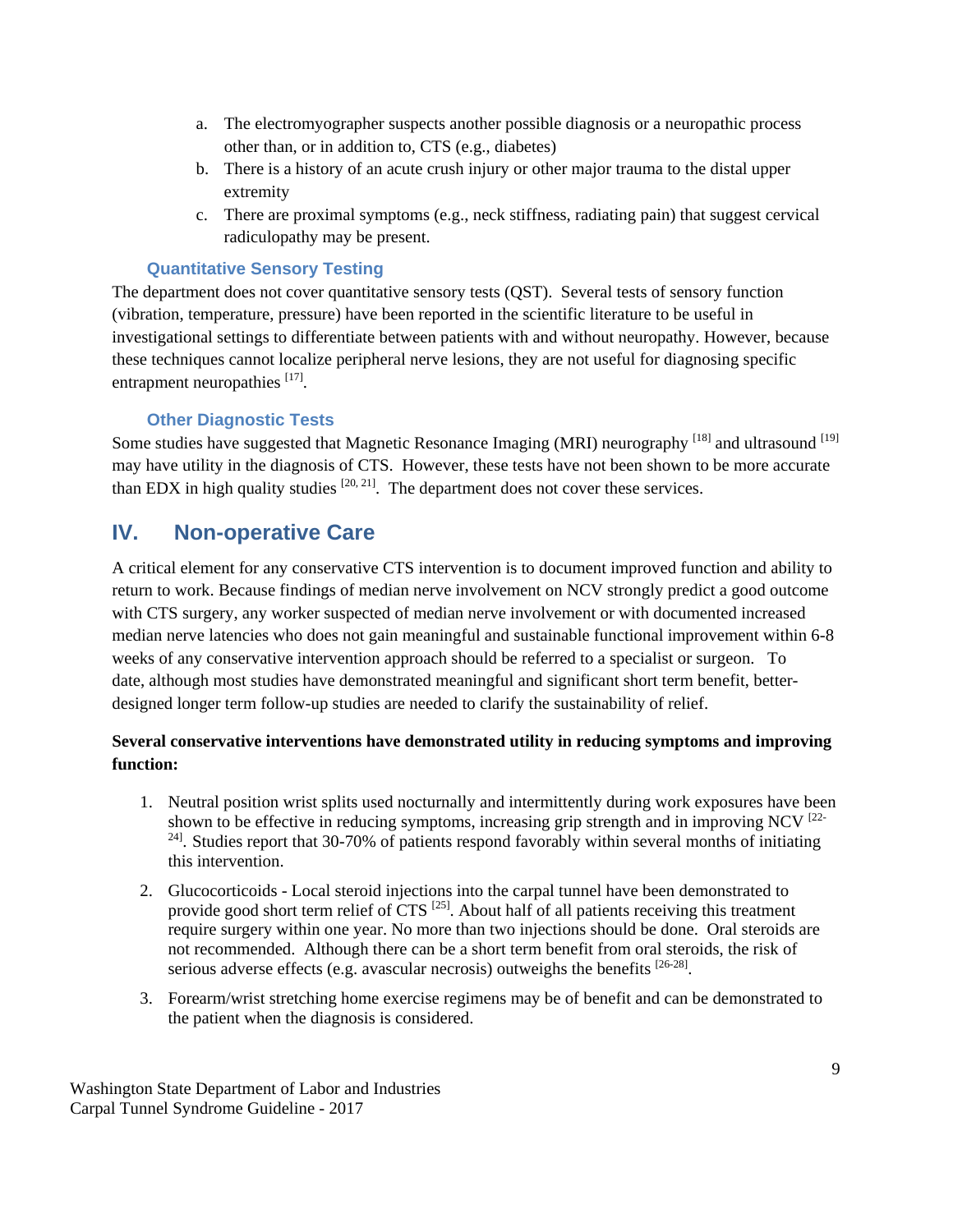Occupational-centered interventions to reduce exposure are believed to be of value, based primarily on epidemiological studies and consensus opinion  $[29, 30]$ .

Job modification - Reducing the intensity of manual tasks when feasible may prevent progression and promote recovery from CTS. In most cases, the patient can continue working during conservative treatment. If job modification is not possible or if the patient cannot continue working despite conservative treatment, then surgical CTR should be considered as a treatment option.

The following treatments are not recommended or not covered for Carpal Tunnel Syndrome because there is inadequate or conflicting evidence concerning their effectiveness  $[24, 29]$ :

- 1. Vitamin B6 (pyridoxine)
- 2. Oral diuretics
- 3. Magnets\*
- 4. Lasers (Not covered, see coverage decision)
- 5. [Botulinum toxin injections](http://www.lni.wa.gov/ClaimsIns/Providers/TreatingPatients/ByCondition/botulinumtoxin.asp) (not FDA-approved for carpal tunnel syndrome)
- 6. Iontophoresis (not covered per WAC 296-20-03002)

### <span id="page-9-0"></span>**V. Surgical Carpal Tunnel Release**

For patients with CTS confirmed by electrodiagnostic studies (EDS), carpal tunnel surgery is more effective in relieving symptoms than conservative treatment such as splinting  $[22]$ . Decompression of the median nerve at the wrist with release of the transverse carpal ligament is the surgical procedure of choice and can be effectively performed by either open or endoscopic approaches <sup>[31-33]</sup>. Both are covered by the department. There is no quality evidence that tenosynovectomy, internal neurolysis and several other adjunct procedures improves the clinical outcome of carpal tunnel release, and these procedures increase the risk of additional neurological trauma to the median nerve  $[34-37]$ .

All of the following criteria must be met for surgery to be authorized:

- 1. The clinical presentation is consistent with CTS, and
- 2. The EDS criteria for CTS have been met, and
- 3. The patient has failed to respond to conservative treatment that included wrist splinting and/or injection

#### **If symptoms return after surgery**

Recurring carpal tunnel syndrome is uncommon. The results of revision surgery are unpredictable. In order to determine whether or not a patient who has had prior CTS surgery is appropriate for revision surgery, at least one of the following criteria should be met:

- 1. The symptoms should be at least as severe as pre-operatively, or
- 2. The EDS should be at least as severe as pre-operatively, or
- 3. There are new signs of median nerve dysfunction.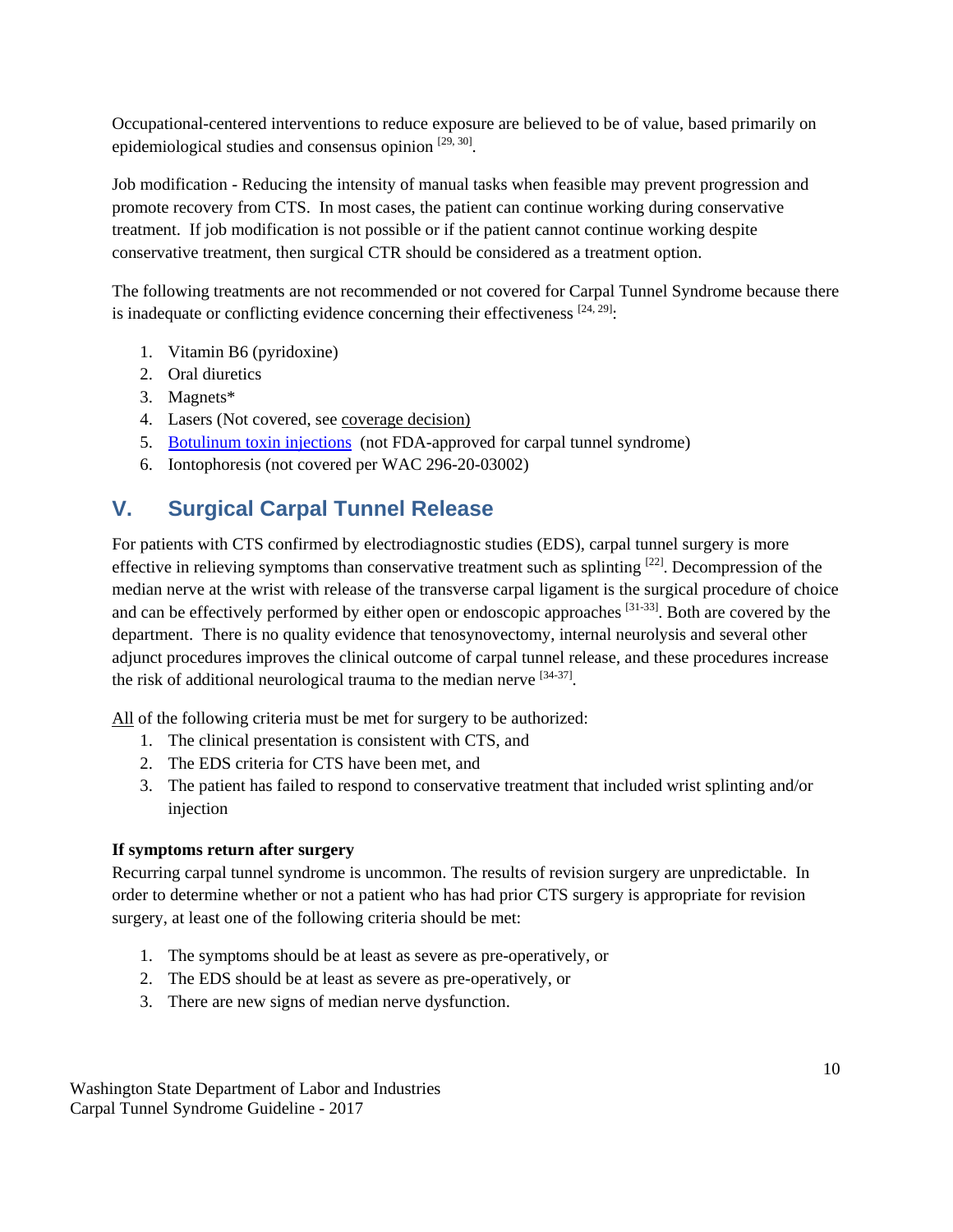In general, it is helpful to wait at least 6 months from the time of initial surgery before considering revision surgery, unless there are signs of significant surgical complication. This waiting period allows an adequate time for healing, scar maturation, rehabilitation, and clinical improvement.

## <span id="page-10-1"></span><span id="page-10-0"></span>**VI. Return to Work (RTW)**

### **A. Early Assessment**

In the United States, approximately 7% of workers with upper extremity musculoskeletal disorders account for 75% of the disability in this population <sup>[38]</sup>. A large prospective study of work-related carpal tunnel syndrome in the Washington workers' compensation system identified several important predictors of long-term disability: low expectations of return to work, no offer of a job accommodation, and high physical demands on the job <sup>[39]</sup>. Identifying and attending to these risk factors when patients have not returned to work within 2-3 weeks of the initial clinical presentation may improve their chances of returning to work.

Timeliness of the CTS diagnosis can be a critical factor influencing RTW. Washington workers diagnosed accurately and early were far more likely to RTW than workers whose CTS was diagnosed weeks or months later <sup>[40]</sup>. Early coordination of care with improved timeliness and effective communication with the workplace is also likely to help prevent long-term disability in CTS. A recent quality improvement project in Washington State has demonstrated that organized delivery of occupational best practices similar to those listed in Table 3 can substantially prevent long-term disability. Findings can be viewed at

<http://www.lni.wa.gov/ClaimsIns/Providers/ProjResearchComm/OHS/default.asp#5>

| <b>Clinical care action</b>                          | Time-frame*                                                 |  |  |
|------------------------------------------------------|-------------------------------------------------------------|--|--|
| Early screen for presence/absence of CTS             | $1st$ health care visit                                     |  |  |
| Documented history of physical work and non-work     | $1st$ or $2nd$ health care visit                            |  |  |
| exposures and determination of work relatedness      |                                                             |  |  |
| Communication with employer re return to work        |                                                             |  |  |
| via Activity Prescription Form (or provider's return | Each visit                                                  |  |  |
| to work form) or phone call                          |                                                             |  |  |
| Referral to specialist if no RTW or clinical         | If $> 2$ weeks of time-loss occurs or no improvement of     |  |  |
| improvement                                          | symptoms within 6 weeks                                     |  |  |
|                                                      |                                                             |  |  |
| Specialist visit                                     | Within 1-3 weeks of referral                                |  |  |
|                                                      | If the diagnosis of CTS is being considered, schedule       |  |  |
| Nerve conduction studies                             | studies ASAP. If time-loss will extend beyond 2 weeks,      |  |  |
|                                                      | or if surgery is being considered, these tests are required |  |  |
| Referral for assessment of RTW impediments           | If time-loss 4-6 weeks                                      |  |  |
| Surgical decompression                               | Within 4-6 weeks of determination of need for surgery       |  |  |

#### **Table 3. Occupational Health CTS Quality Indicators**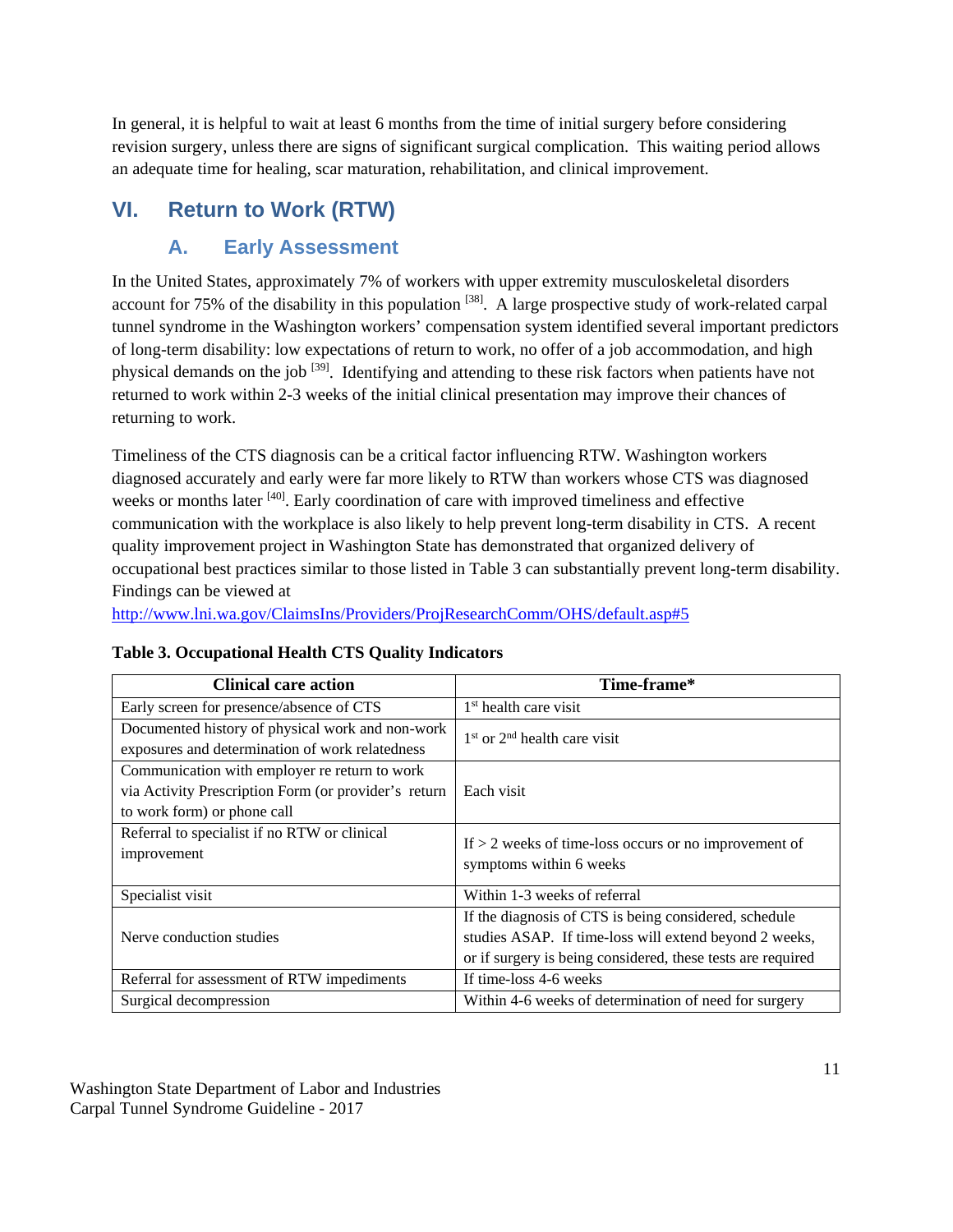|                                   | Within 2 weeks of $1st$ health care visit to 1) assist with |
|-----------------------------------|-------------------------------------------------------------|
| Ergonomic assessment of work site | work modification and 2) determine if physical hazards      |
|                                   | may put other workers at risk for CTS.                      |

<span id="page-11-0"></span> $*$ The timing column is anchored in time from claim filing, or  $1<sup>st</sup>$  provider visit related to CTS complaints.

### **B. Returning to Work Following Surgery**

RTW after surgery should be possible for many patients regardless of whether open or endoscopic release was performed. Average times for returning to work (panel consensus) are within 2-4 weeks for clerical and light duty workers and within 5-6 weeks for heavy labor workers. These time frames tend to be shorter for endoscopic surgery; time from surgery to return to work or to activities of daily living is approximately 6 days less with endoscopic than with open surgery [41].

In a number of well-designed studies, the majority of patients recovered function and did not have a permanent impairment that would result in disability  $[31, 32, 42]$ . The panel's experience is that many patients can successfully return to the job of injury. If neurologic symptoms reappear after RTW, repeat EDS and referral to a specialist may be indicated.

L&I has several [return to work programs](http://www.lni.wa.gov/ClaimsIns/Claims/RTW/default.asp) to help workers minimize time lost at work and provide options such as light duty for returning even during recovery. These options are best implemented when physicians and employers work collaboratively along with the claim manager.

See next page for hand diagram.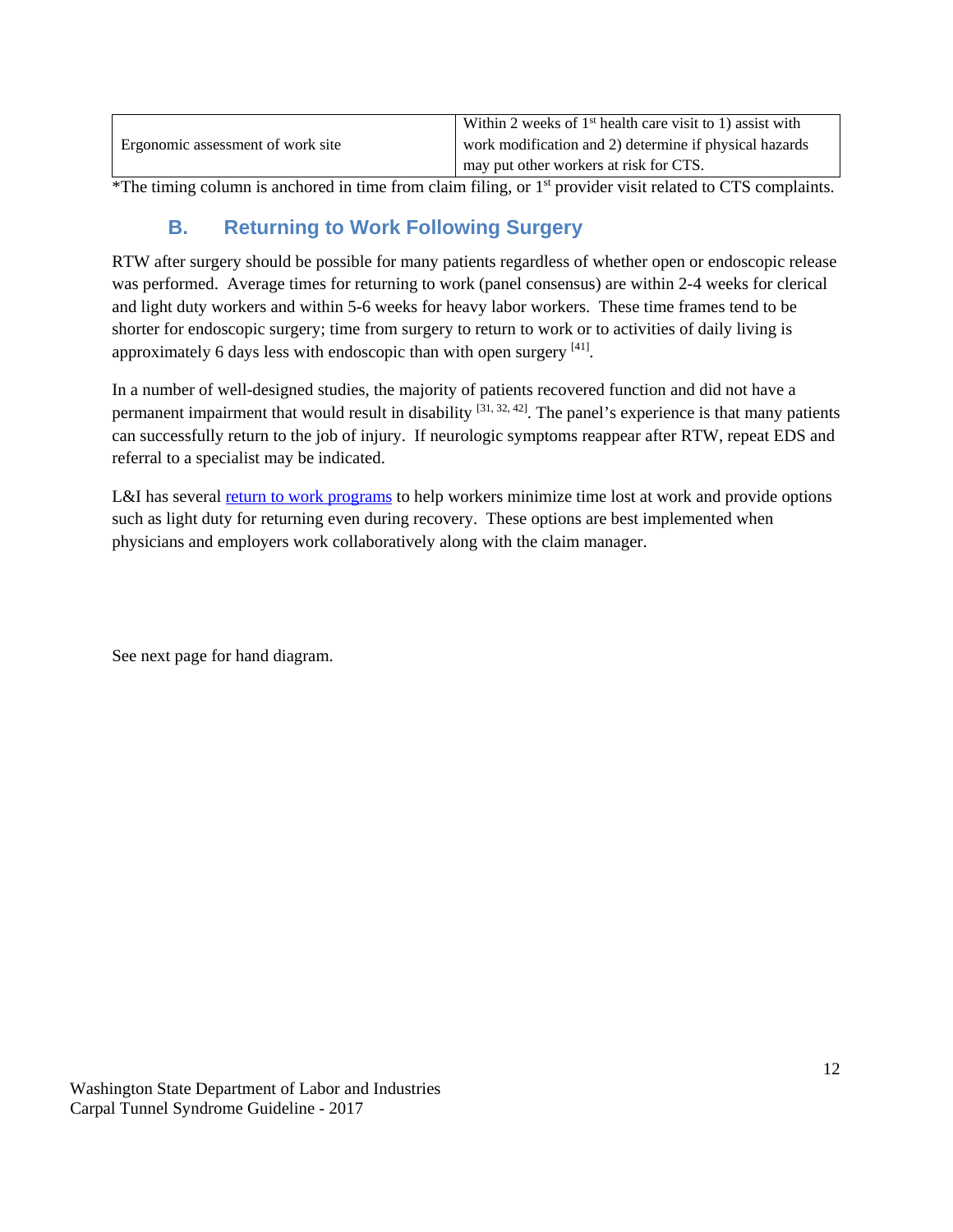## <span id="page-12-0"></span>**VII. Hand Diagram \***



This diagram can be printed and completed by the patient.

| Pain      |                                    | Patient Name: |         |       |  |
|-----------|------------------------------------|---------------|---------|-------|--|
| Tingling  |                                    | Comments:     | Claim#: | Date: |  |
| Numbness  | .<br>.<br>------------------------ |               |         |       |  |
| Decreased |                                    |               |         |       |  |
| Sensation |                                    |               |         |       |  |

\* Permission to use this hand diagram was obtained from Dr. Jeffrey N. Katz. The legend was modified for better readability.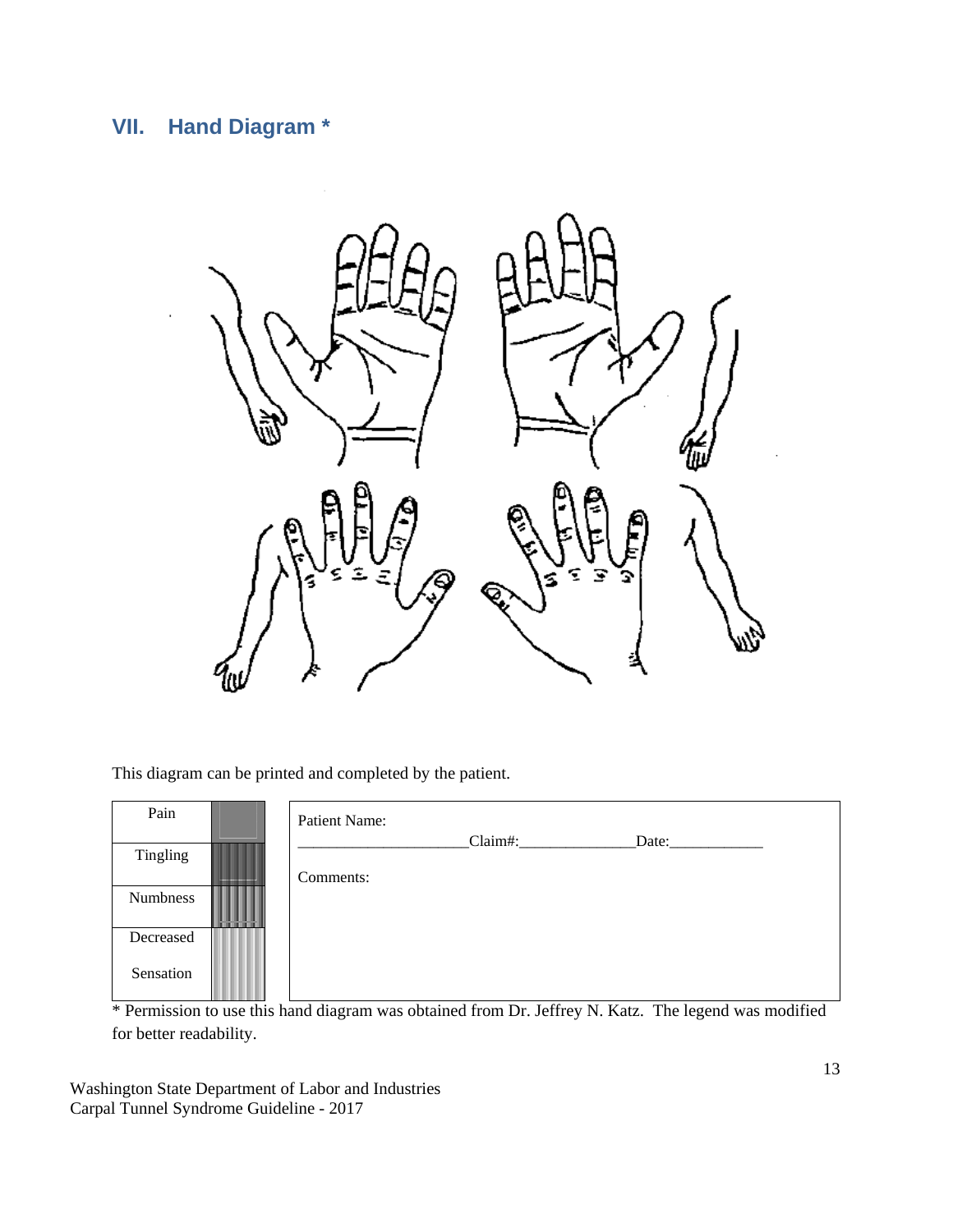### <span id="page-13-0"></span>**VIII. Electrodiagnostic Worksheet**

#### **Purpose and Instructions**

The purpose of this worksheet is to help the department's medical and nursing staff interpret electrodiagnostic tests (EDS) that you do for L&I patients. The worksheet should be used only when the main purpose of your study is to evaluate a patient for CTS. It is for this reason that the worksheet focuses on distal latency from NCV. It should accompany but not replace the detailed report normally submitted to the department.

- 1. We encourage you to use the Electrodiagnostic Worksheet that is appended to this guideline to report EDS results, but the department will accept the results on a report generated by your office system.
- 2. On the worksheet, sensory distal latency should be measured to response peak and motor distal latency should be measured to response onset.
- 3. It is not necessary to do all the NCVs listed on the worksheet. You should do only the studies needed to rule CTS in or out.
- 4. It is sometimes necessary to do EDS other than ones listed on the worksheet. If you do any additional studies bearing on the diagnosis of CTS, please write them in the blank area below the listed studies.
- 5. The value of other studies of median nerve function has not been proven. Those tests are NOT recommended for the diagnosis of CTS. The following quotation is taken from a literature review published in Muscle & Nerve, 1993, Vol. 16, p. 1392-1414:

"Several other variations on median sensory and motor NCV have been reported to be useful for the evaluation of patients with OCTS [occupational carpal tunnel syndrome]. The committee's review of the literature indicated that the value of these tests for the clinical electrodiagnostic evaluation of patients with OCTS remains to be established. These electrodiagnostic studies include the following: (1) studies of the median motor distal latency recorded from the lumbrical muscles,.. (2) measurement of the refractory period of the median nerve,.. (3) median motor residual latency measurements,.. (4) terminal latency ratio,.. (5) median F-wave abnormalities,.. (6) median motor nerve conduction amplitude comparisons with stimulation above and below the carpal ligament,.. (7) anterior interosseous/median nerve latency ratio,.. (8) change in median motor response configuration with median nerve stimulation at the wrist and elbow in the presence of Martin-Gruber anastomosis,.. (9) sensory amplitude measurements,.. and (10) measurement of median sensory and motor nerve conduction across the wrist before and after prolonged wrist flexion."

Continue on to next page for worksheet.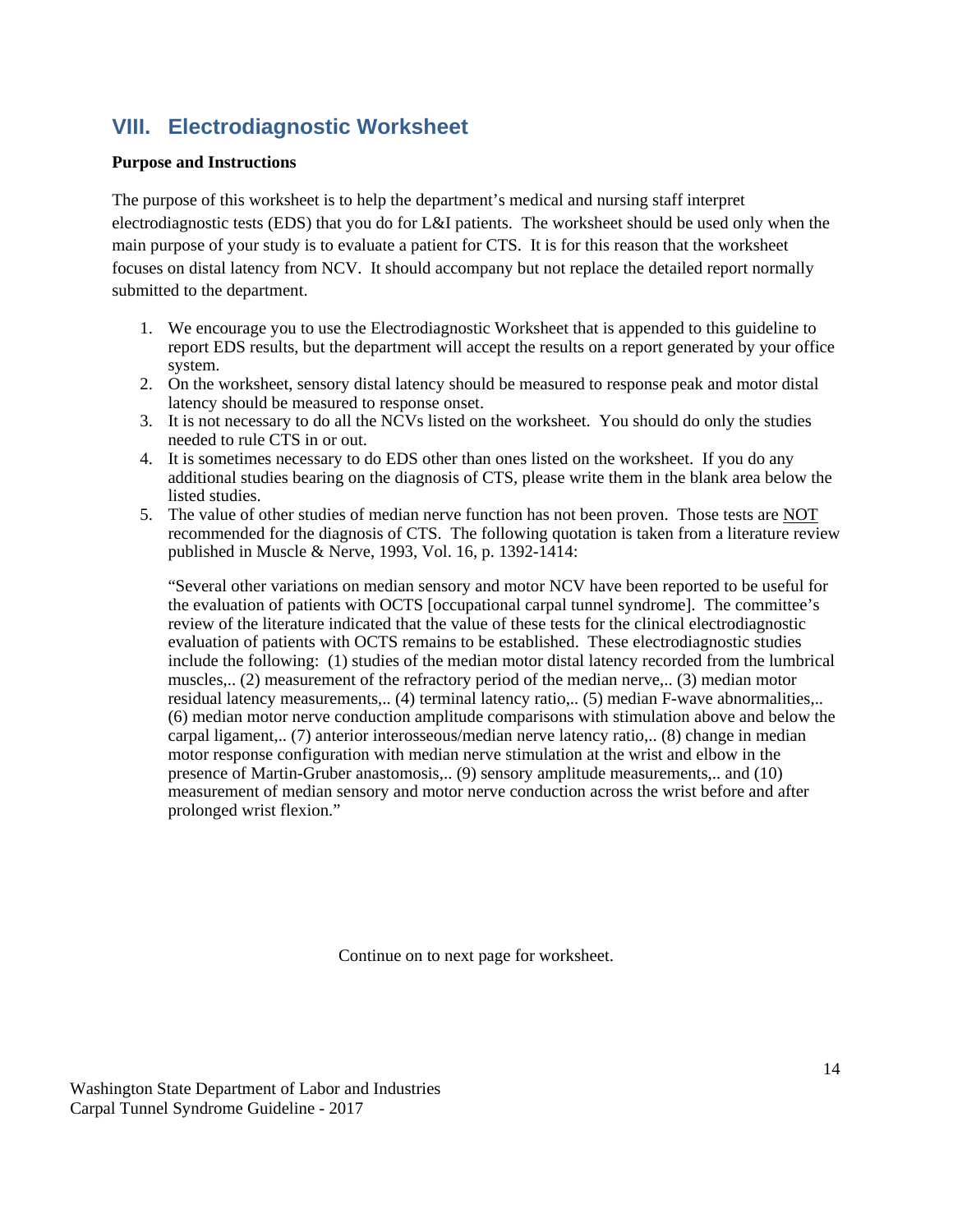### **Worksheet for Carpal Tunnel Nerve Conduction Studies**

| <b>Technique</b>                                                                                                                                                                                                                                       | Abnormal<br>values              | <b>Right</b><br><b>ArmValue</b><br>(msec) | Left<br><b>ArmValue</b><br>(msec) |
|--------------------------------------------------------------------------------------------------------------------------------------------------------------------------------------------------------------------------------------------------------|---------------------------------|-------------------------------------------|-----------------------------------|
| 1. Median motor distal latency (8cm)<br>Note: if median motor distal latency is abnormal, then ulnar motor<br>distal latency at 8cm must be WNL ( $\leq$ 3.9 msec.)                                                                                    | $> 4.5$ msec                    |                                           |                                   |
| 2. Median sensory distal latency<br>8 cm recorded (palm to wrist) OR<br>14 cm recorded (index, long, or ring finger to wrist)<br>If either of these tests is used alone, at least one other sensory nerve<br>in the ipsilateral hand should be normal. | $\geq$ 2.3 msec<br>$>$ 3.6 msec |                                           |                                   |
| 3. Median - ulnar motor latency difference (APB vs. ADM) at 8cm                                                                                                                                                                                        | $> 1.6$ msec                    |                                           |                                   |
| 4. Median - ulnar sensory latency difference to digits (14cm) –<br>index or long finger compared to ulnar recorded at the small finger,<br>or median-ulnar difference recorded at the ring finger                                                      | $> 0.5$ msec                    |                                           |                                   |
| 5. Median - ulnar sensory latency difference across palm (8cm)                                                                                                                                                                                         | $> 0.3$ msec                    |                                           |                                   |
| 6. Median - radial sensory latency difference to thumb (10 cm)                                                                                                                                                                                         | $> 0.6$ msec                    |                                           |                                   |
| 7. Combined Sensory Index                                                                                                                                                                                                                              | $> 0.9$ msec                    |                                           |                                   |

Claim Number:

Claimant Name:

Additional Comments:

**Signed Date**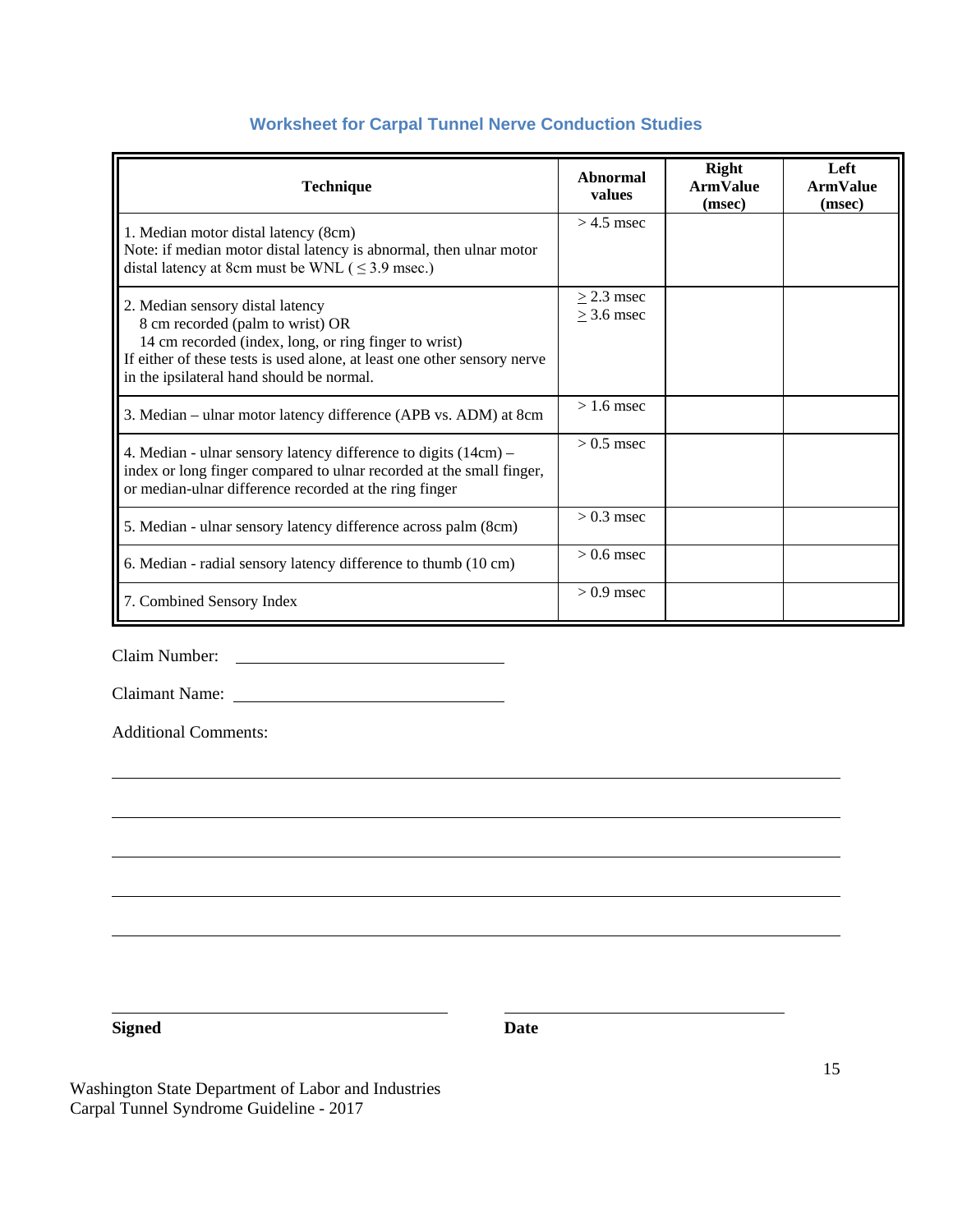### <span id="page-15-0"></span>**IX. References**

- 1. Stevens, J., et al., *Carpal tunnel syndrome in Rochester, Minnesota, 1961 to 1980.* Neurology, 1988. **38**(1): p. 134-134.
- 2. Silverstein, B., et al., *Claims incidence of work-related disorders of the upper extremities: Washington state, 1987 through 1995.* American journal of public health, 1998. **88**(12): p. 1827- 1833.
- 3. Stevens, J., et al. *Conditions associated with carpal tunnel syndrome*. in *Mayo Clinic proceedings*. 1992.
- 4. Hakim, A.J., et al., *The genetic contribution to carpal tunnel syndrome in women: a twin study.* Arthritis Care & Research, 2002. **47**(3): p. 275-279.
- 5. Eleftheriou, A., et al., *Cumulative keyboard strokes: a possible risk factor for carpal tunnel syndrome.* J Occup Med Toxicol, 2012. **7**(1): p. 16.
- 6. Andersen, J.H., et al., *Computer use and carpal tunnel syndrome: a 1-year follow-up study.* Jama, 2003. **289**(22): p. 2963-2969.
- 7. Rempel, D., et al., *Consensus criteria for the classification of carpal tunnel syndrome in epidemiologic studies.* American journal of public health, 1998. **88**(10): p. 1447-1451.
- 8. Katz, J.N. and C.R. Stirrat, *A self-administered hand diagram for the diagnosis of carpal tunnel syndrome.* The Journal of hand surgery, 1990. **15**(2): p. 360-363.
- 9. Higgs, P.E., et al., *Relation of preoperative nerve-conduction values to outcome in workers with surgically treated carpal tunnel syndrome.* The Journal of hand surgery, 1997. **22**(2): p. 216-221.
- 10. Prakash, K.M., et al., *Sensitivities of sensory nerve conduction study parameters in carpal tunnel syndrome.* J Clin Neurophysiol, 2006. **23**(6): p. 565-7.
- 11. Buschbacher, R., *Median nerve motor conduction to the abductor pollicis brevis.* American journal of physical medicine & rehabilitation/Association of Academic Physiatrists, 1999. **78**(6 Suppl): p. S1.
- 12. Sander, H.W., et al., *Median and ulnar palm-wrist studies.* Clinical neurophysiology, 1999. **110**(8): p. 1462-1465.
- 13. Grossart, E.A., N.D. Prahlow, and R.M. Buschbacher, *Acceptable differences in sensory and motor latencies between the median and ulnar nerves.* Journal of long-term effects of medical implants, 2006. **16**(5).
- 14. Berkson, A., J. Lohman, and R.M. Buschbacher, *Comparison of median and radial sensory studies to the thumb.* Journal of long-term effects of medical implants, 2006. **16**(5).
- 15. Robinson, L.R., P.J. Micklesen, and L. Wang, *Strategies for analyzing nerve conduction data: superiority of a summary index over single tests.* Muscle & nerve, 1998. **21**(9): p. 1166-1171.
- 16. Robinson, L.R., *Electrodiagnosis of carpal tunnel syndrome.* Physical medicine and rehabilitation clinics of North America, 2007. **18**(4): p. 733-746.
- 17. Shy, M., et al., *Quantitative sensory testing report of the therapeutics and technology assessment subcommittee of the American Academy of Neurology.* Neurology, 2003. **60**(6): p. 898-904.
- 18. Jarvik, J., et al., *MR nerve imaging in a prospective cohort of patients with suspected carpal tunnel syndrome.* Neurology, 2002. **58**(11): p. 1597-1602.
- 19. Wong, S.M., et al., *Carpal Tunnel Syndrome: Diagnostic Usefulness of Sonography 1.* Radiology, 2004. **232**(1): p. 93-99.
- 20. Descatha, A., et al., *Meta-analysis on the performance of sonography for the diagnosis of carpal tunnel syndrome.* Semin Arthritis Rheum, 2012. **41**(6): p. 914-22.
- 21. Fowler, J.R., J.P. Gaughan, and A.M. Ilyas, *The sensitivity and specificity of ultrasound for the diagnosis of carpal tunnel syndrome: a meta-analysis.* Clin Orthop Relat Res, 2011. **469**(4): p. 1089-94.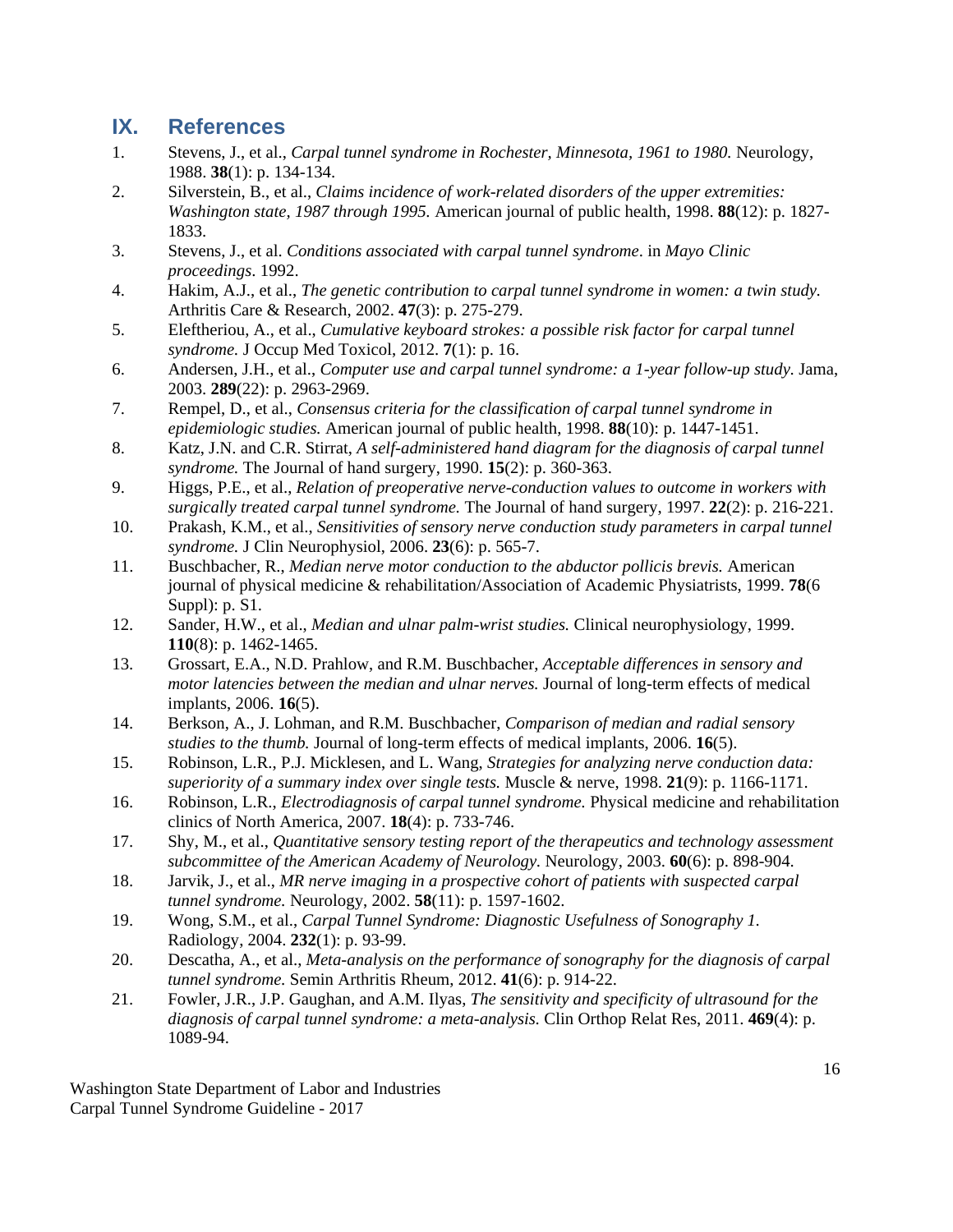- 22. Gerritsen, A.A., et al., *Splinting vs surgery in the treatment of carpal tunnel syndrome: a randomized controlled trial.* Jama, 2002. **288**(10): p. 1245-1251.
- 23. Nobuta, S., et al., *Effects of wrist splinting for carpal tunnel syndrome and motor nerve conduction measurements.* Upsala journal of medical sciences, 2008. **113**(2): p. 181-192.
- 24. O'Connor, D., S. Marshall, and N. Massy-Westropp, *Non-surgical treatment (other than steroid injection) for carpal tunnel syndrome (Review).* The Cochrane Library, 2008(3).
- 25. American Academy of Orthopaedic Surgeons, *American Academy of Orthopaedic Surgeons Clinical Practice Guideline on Treatment of Carpal Tunnel Syndrome.* Rosemont (IL): American Academy of Orthopaedic Surgeons (AAOS), 2008.
- 26. Ly‐Pen, D., et al., *Surgical decompression versus local steroid injection in carpal tunnel syndrome: a one*‐*year, prospective, randomized, open, controlled clinical trial.* Arthritis & Rheumatism, 2005. **52**(2): p. 612-619.
- 27. Marshall, S., G. Tardif, and N. Ashworth, *Local corticosteroid injection for carpal tunnel syndrome.* Cochrane Database Syst Rev, 2007. **2**.
- 28. Hui, A., et al., *A randomized controlled trial of surgery vs steroid injection for carpal tunnel syndrome.* Neurology, 2005. **64**(12): p. 2074-2078.
- 29. Verhagen, A.P., et al., *Ergonomic and physiotherapeutic interventions for treating work-related complaints of the arm, neck or shoulder in adults.* Cochrane Database Syst Rev, 2006. **3**.
- 30. De Kesel, R., P. Donceel, and L. De Smet, *Factors influencing return to work after surgical treatment for carpal tunnel syndrome.* Occupational Medicine, 2008. **58**(3): p. 187-190.
- 31. Brown, R.A., et al., *Carpal tunnel release. A prospective, randomized assessment of open and endoscopic methods.* J Bone Joint Surg Am, 1993. **75**(9): p. 1265-1275.
- 32. Trumble, T.E., et al., *Single-portal endoscopic carpal tunnel release compared with open release.* J Bone Joint Surg Am, 2002. **84**(7): p. 1107-1115.
- 33. Palmer, D.H., et al., *Endoscopic carpal tunnel release: a comparison of two techniques with open release.* Arthroscopy: The Journal of Arthroscopic & Related Surgery, 1993. **9**(5): p. 498-508.
- 34. Mackinnon, S., *Secondary carpal tunnel surgery.* Neurosurgery Clinics of North America, 1991. **2**(1): p. 75-91.
- 35. Kerr, C.D., D.R. Sybert, and N.S. Albarracin, *An analysis of the flexor synovium in idiopathic carpal tunnel syndrome: report of 625 cases.* The Journal of hand surgery, 1992. **17**(6): p. 1028- 1030.
- 36. Mackinnon, S.E. and A.L. Dellon, *Anatomic investigations of nerves at the wrist: I. Orientation of the motor fascicle of the median nerve in the carpal tunnel.* Annals of plastic surgery, 1988. **21**(1): p. 32-35.
- 37. Gelberman, R.H., et al., *Results of treatment of severe carpal-tunnel syndrome without internal neurolysis of the median nerve.* The Journal of Bone & Joint Surgery, 1987. **69**(6): p. 896-903.
- 38. Hashemi, L., et al., *Length of disability and cost of work-related musculoskeletal disorders of the upper extremity.* Journal of Occupational and Environmental Medicine, 1998. **40**(3): p. 261-269.
- 39. Turner, J.A., et al., *Early predictors of chronic work disability associated with carpal tunnel syndrome: a longitudinal workers' compensation cohort study.* American journal of industrial medicine, 2007. **50**(7): p. 489-500.
- 40. Daniell, W.E., et al., *Work*‐*related carpal tunnel syndrome in Washington State workers' compensation: Temporal trends, clinical practices, and disability.* American journal of industrial medicine, 2005. **48**(4): p. 259-269.
- 41. Scholten, R., *Mink van der Molen A, Uitdehaag BM, Bouter LM, de Vet HC. Surgical treatment options for carpal tunnel syndrome.* Cochrane Database Syst Rev, 2007. **4**.